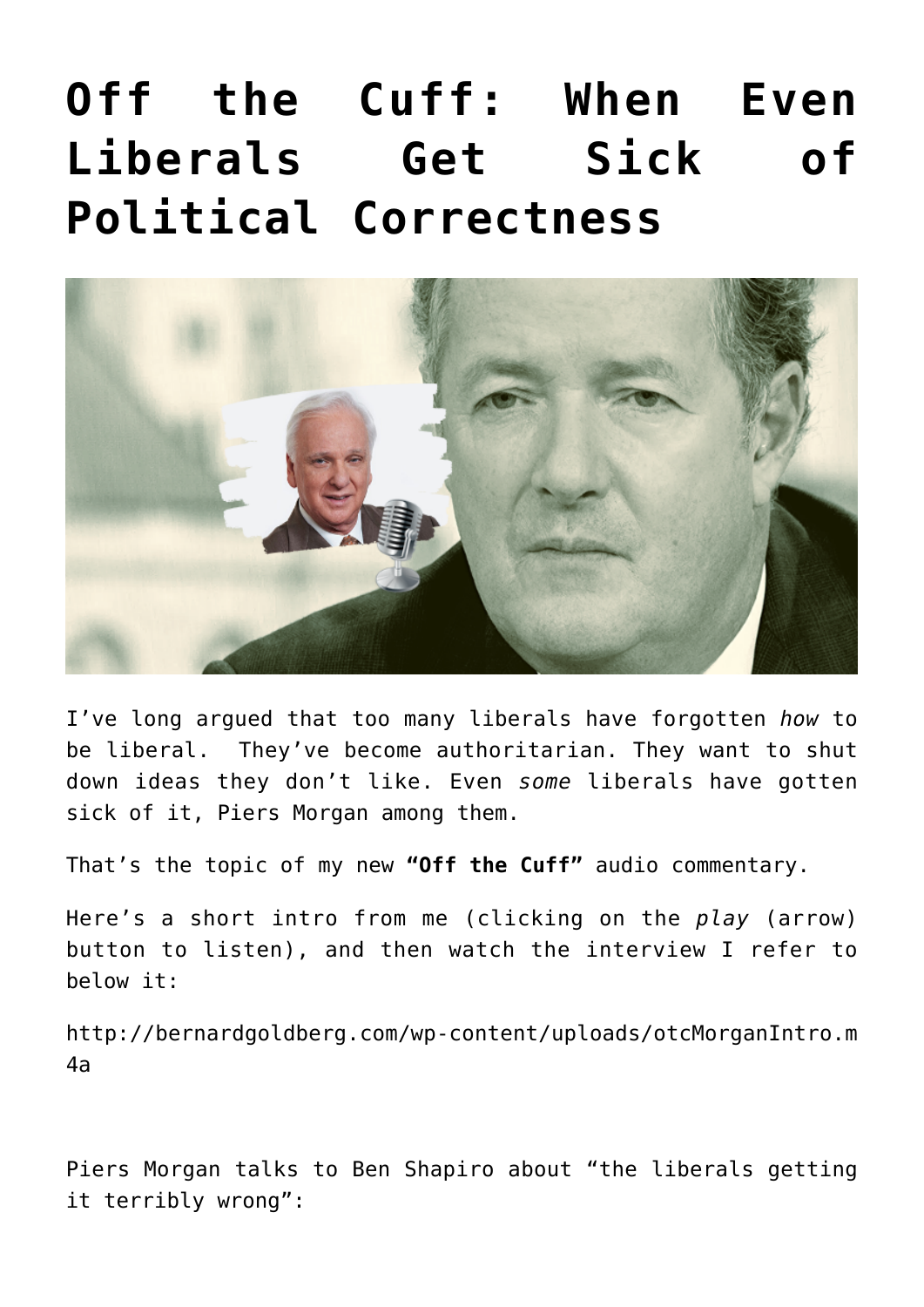**Side note:** If you're a Premium Interactive member (the \$4 tier), and have a question for this Friday's Q&A, make sure to get it to me before Wednesday night at midnight. You can use [this form on my website.](https://bernardgoldberg.com/submit-a-question-for-bernies-premium-qa/)

## **[Piers Morgan's Insulting](https://bernardgoldberg.com/piers-morgans-insulting-anti-gun-crusade/) [Anti-Gun Crusade](https://bernardgoldberg.com/piers-morgans-insulting-anti-gun-crusade/)**

 $\overline{\mathbf{x}}$  Like 99.9% of the U.S. population, I don't watch Piers Morgan's ratings-starved show on CNN. However, when the snarky Brit occasionally manages to earn himself a headline on *The Drudge Report* through an asinine comment or chaotic interview segment, I'll find myself checking out the video on *YouTube* like everyone else. I'm only human, after all.

Morgan's been showing up on *Drudge* quite a bit lately due to his outspoken, on-air anti-gun crusade which began after the terrible Sandy Hook shooting. To the surprise of many, however, the segments have been widely praised as informative and productive breaths of fresh air which have offered thoughtful representations of both sides of the gun control issue.

Just kidding! They've been nothing more than mindless, embarrassing farces.

Seemingly taking the advice of Rahm "Never Let a Serious Crisis Go to Waste" Emanuel, Morgan has used the Sandy Hook tragedy as a ratings ploy to turn what should be a serious national debate – about how to best protect our children in the classrooms – into a shameless, self-serving, media-circus sideshow.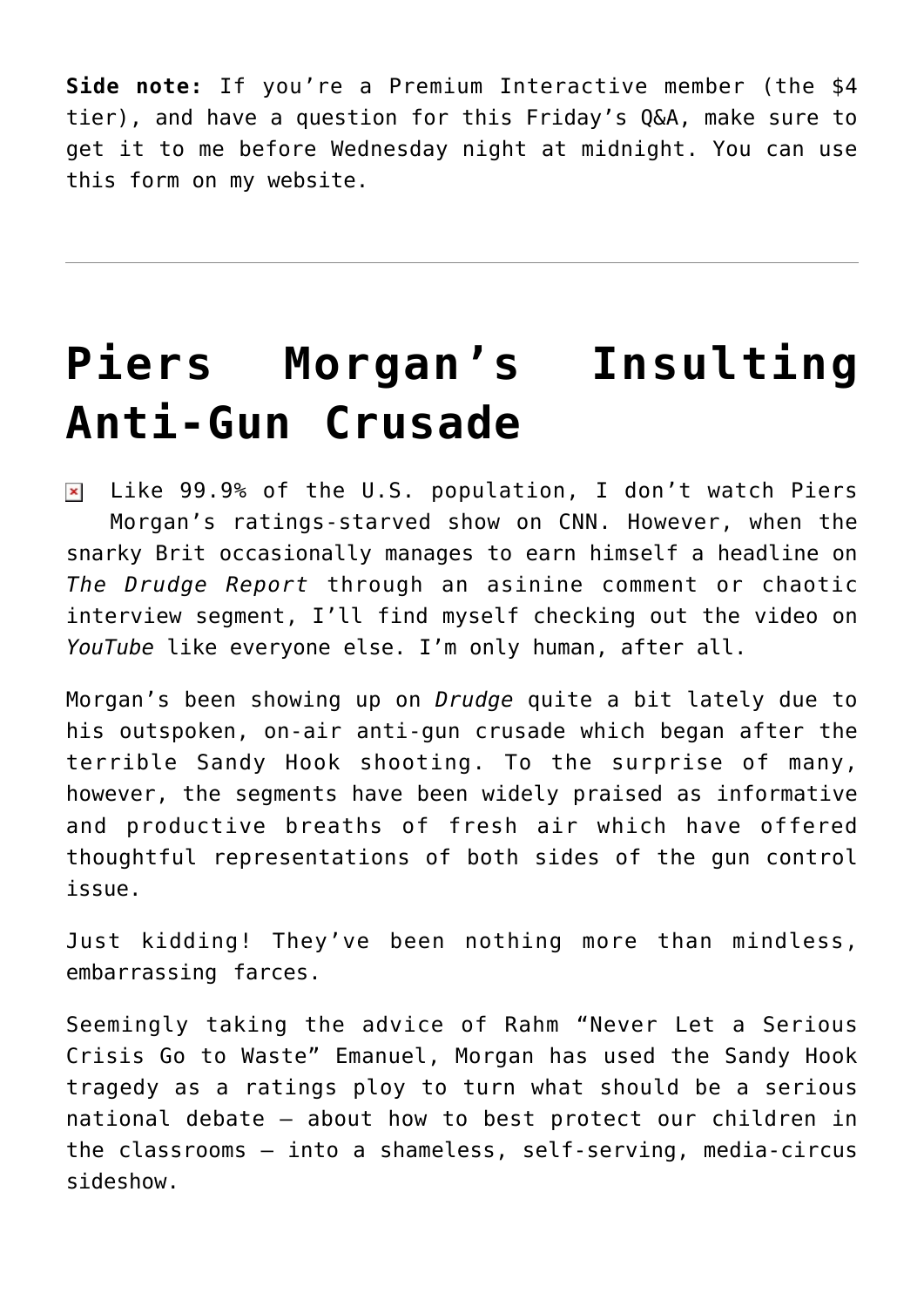From reviewing the segments, the regular routine seems to be for Morgan to invite on a gun-rights advocate, pretend to listen to what they have to say for about thirty seconds, then erupt into a blistering and sanctimonious diatribe on how the guest is an ignorant, heartless monster who couldn't care less about dead children.

The animated displays would be amusing if the premise for the dialogue wasn't so heartbreaking.

In the early days following the shooting, Morgan took on notable representatives from gun-rights groups. However, he seemed to realize pretty quickly that his arguments didn't hold up particularly well against informed rebuttals. "You're an unbelievably stupid man, aren't you?" a frustrated Morgan resorted to saying to Larry Pratt, executive director of Gun Owners of America, when Pratt called into question Morgan's proclaimed moral high-ground on the issue.

Thus, the pro-gun guest list has been pared down to twangy gun store owners wearing cowboy hats with rims wider than the top of my kitchen table, and this week, a 9/11 conspiracy theorist who couldn't manage to fly to New York for the interview without getting into an altercation with TSA agents at the airport.

I must admit that I couldn't have even told you who the aforementioned conspiracy nut, Alex Jones, was until his viral appearance with Morgan on Monday – this despite the insistence of some of the liberals who comment on my columns that he's an *influential conservative voice*. As I watched Jones performing a self-unaware impersonation of Chris Farley while angrily ranting about the forthcoming American revolution, you could read the realization in Morgan's eyes that he truly was scraping the bottom of the barrel in his own fruitless search for personal relevance. You have to know your argument is pretty shallow when the only person you can win a debate against is an obnoxious man-child who won't let you speak.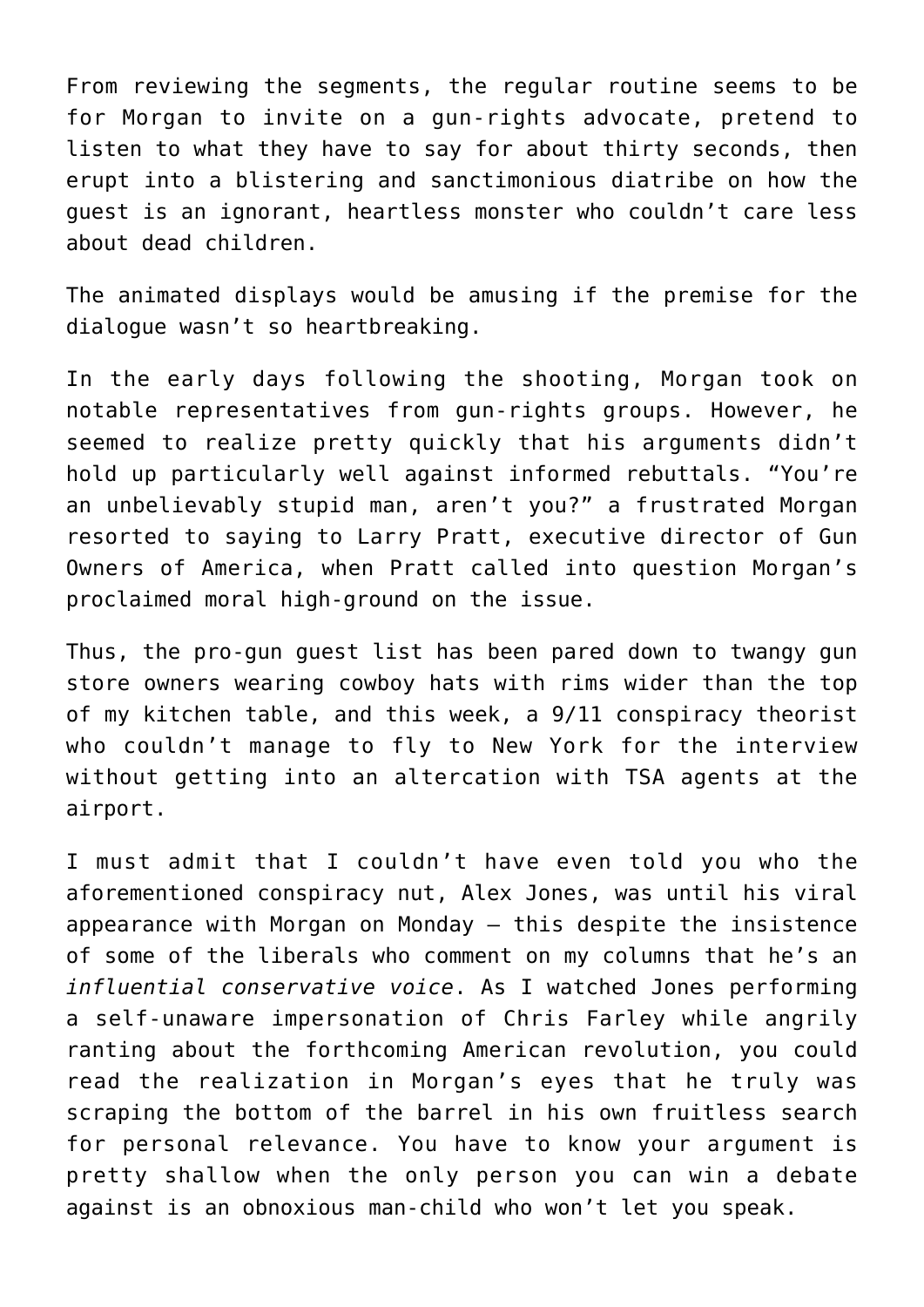While I don't doubt that Morgan, as a run of the mill lefty, probably *does* support crippling gun restrictions in this country, his daytime trash-TV approach to the topic reveals his real motivation behind the silly rants. CNN was obviously hoping for a big payoff from their [Piers Morgan experiment](http://www.hdi3.wpengine.com/cnns-failed-piers-morgan-experiment) two years ago, but things just haven't panned out. His show has been a ratings disaster. I have no problem with him trying creative things to capture an audience, but I don't at all like that he's doing it under the guise of paying homage to the Sandy Hook victims. That's just classless.

At least when Maury Povich reveals the results of DNA tests to identify the fathers of children, he doesn't claim to be doing so in the interest of *bringing families together*.

## **[CNN's Failed Piers Morgan](https://bernardgoldberg.com/cnns-failed-piers-morgan-experiment/) [Experiment](https://bernardgoldberg.com/cnns-failed-piers-morgan-experiment/)**

In September of 2010, CNN announced that British television  $\pmb{\times}$ personality, Piers Morgan would be taking over the retiring Larry King's television spot. King was winding down his long and prestigious broadcast career on a bit of a low note at CNN. His ratings had declined significantly in a time-slot that pitted him up against fiery, ideologically-driven programs on the other cable news networks. The evolution of the genre had left King behind. His mundane and incurious interview style still attracted A-list guests but it no longer attracted viewership.

The decision to bring Piers Morgan aboard demonstrated a conscious effort by CNN to try and catch the wave of fastpaced, often combative programming that the competition was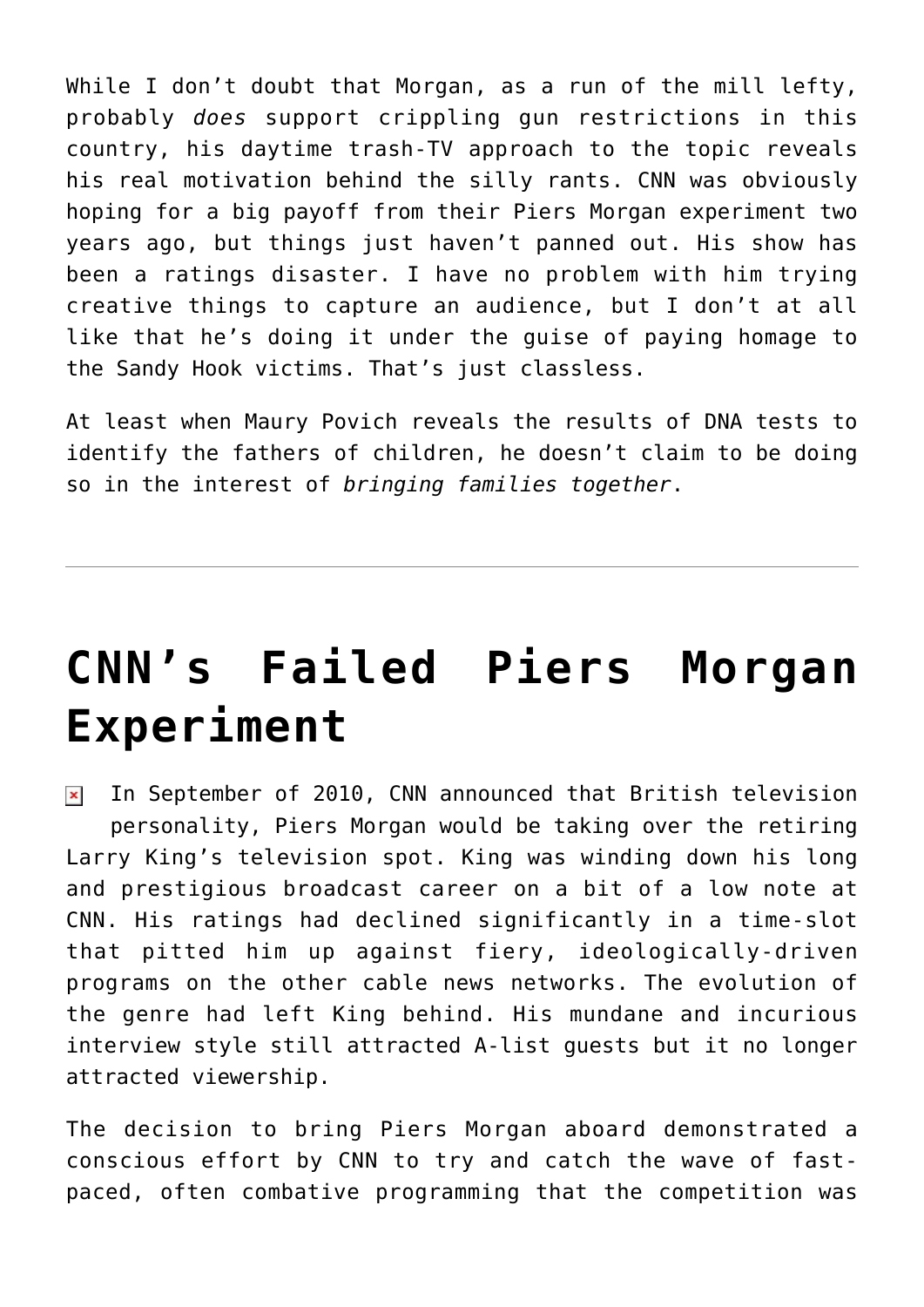enjoying success with. American audiences had become familiar with the crass Brit from his role as a judge on the reality television series, *America's Got Talent*. The show let him promote a blunt-speaking, pretentious persona that mirrored that of *American Idol's* Simon Cowell. The clear hope was that Morgan would bring with him a cross-over audience.

*Piers Morgan Tonight* kept the same interview format that King had used but the CNN marketing department was quick to point out how Morgan's blazing personality and verbal brazenness would essentially cast him as the anti-King. Words like "unpredictable", "lively", and "challenging" were used in advertisements for the show with an animation of a smug Morgan crossing his arms and exuding confidence from every pore.

Things didn't go exactly as CNN had hoped they would.

Less than a year and a half after the debut of *Piers Morgan Tonight*, CNN's prime-time line-up just delivered its lowest rated month in two years. Morgan is earning roughly a third of the viewership that his predecessor Larry King was bringing in toward the end of his run, and *Hannity*, which airs at the same time on the FOX News Channel, routinely more than quadruples Morgan's ratings. Even FOX News' 3am show, *Red Eye with Greg Gutfeld*, consistently attracts a larger audience than Morgan.

The Piers Morgan Experiment has clearly failed, and it's just a matter of time before CNN is forced to go back to the drawing board. When they do, I hope they learn from what went wrong. In case they have some trouble figuring it out, maybe I can be of a little help…

In preserving the sit-down, one-on-one interview format, Morgan's producers should have known that viewers might actually want to hear what guests on the other side of the table have to say. Instead, the standard configuration of the show has been for Morgan to ask a provocative question to his guest, then eagerly interrupt them half way through the first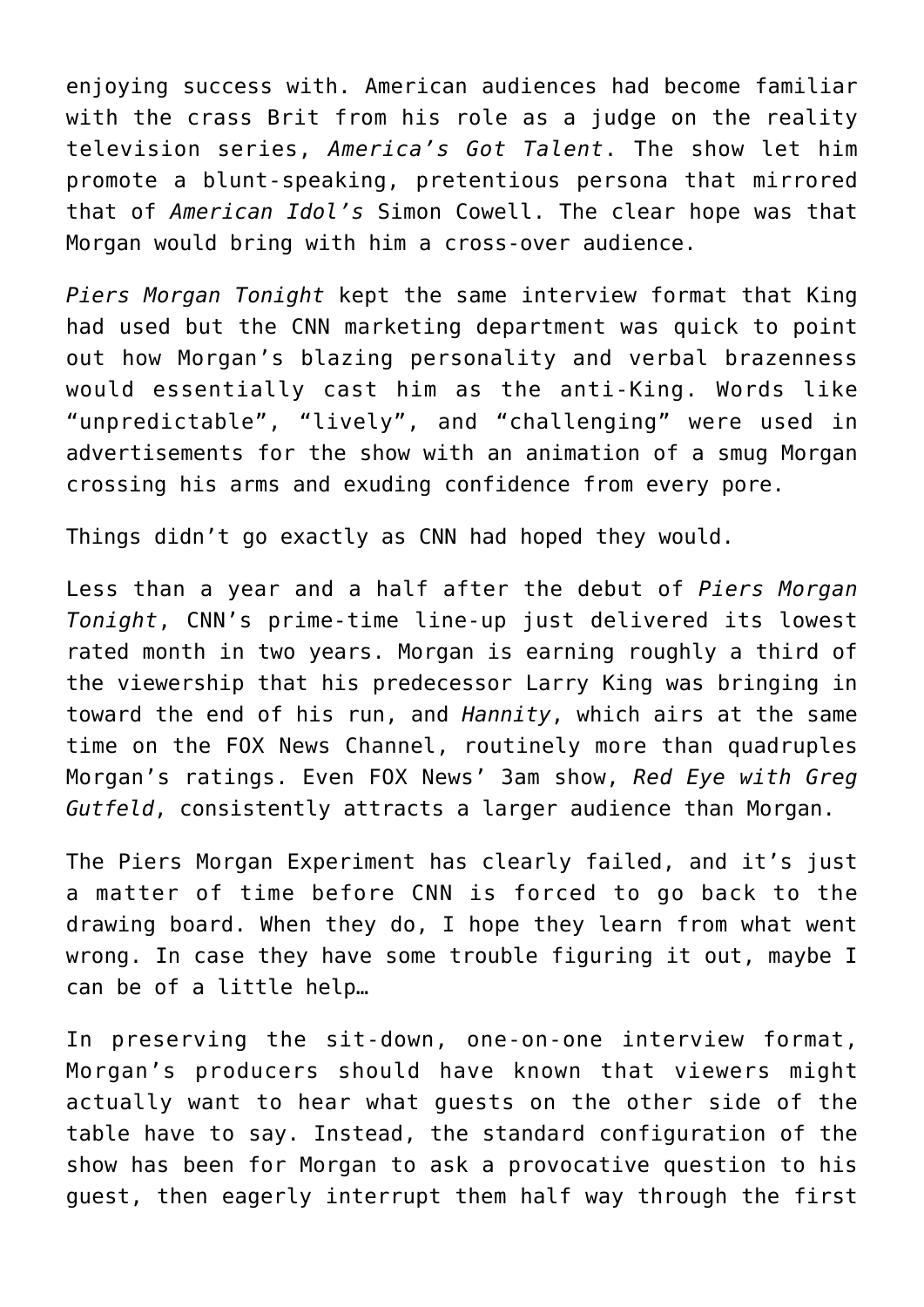sentence of their answer to explain how he, himself feels about the topic. I can only guess that the justification for the irritating practice was a page borrowed from Bill O'Reilly's 'No Spin' playbook, but guests on Morgan's show typically aren't spinning or even debating the host. They're just trying to complete a thought… and he rarely lets them.

The result is a guest-oriented show that's all about the host. Thus, when viewers tune in to listen to the advertised guest, they instead are subjected to the imposing personal views of someone they don't find particularly interesting or thoughtprovoking. Let's face it… Even as sharp-tongued as Morgan is, he's essentially a run of the mill, lockstep liberal who rarely offers any unique insight. There's already an abundance of cable news personalities who parrot DNC talking points under the guise of moral responsibility. The market's saturated with them.

CNN clearly felt that Piers Morgan would bring something unique to their network… an edginess factor that they believed they were lacking. It always amuses me what the liberal media considers to be *edgy*. To them, edginess is the presentation of liberal viewpoints in a louder, more brazen manner than audiences are used to. They think Bill Maher is edgy. They think Joy Behar is edgy. Real edginess would be doing something outside of their own ideological comfort zone.

Imagine if CNN had the guts to fill that time spot with a show hosted by a fresh-faced conservative thinker like a Michele Malkin or even a Mary Katharine Ham – someone they could build a new audience off of. THAT would be an edgy move, but I'm certain CNN would simply laugh off such a notion, even at a time when they've got nothing left to lose. In addition to their prime time ratings being at a two year low, their network as a whole is suffering from its lowest overall viewership in ten years.

The one thing CNN has going for them is that they haven't